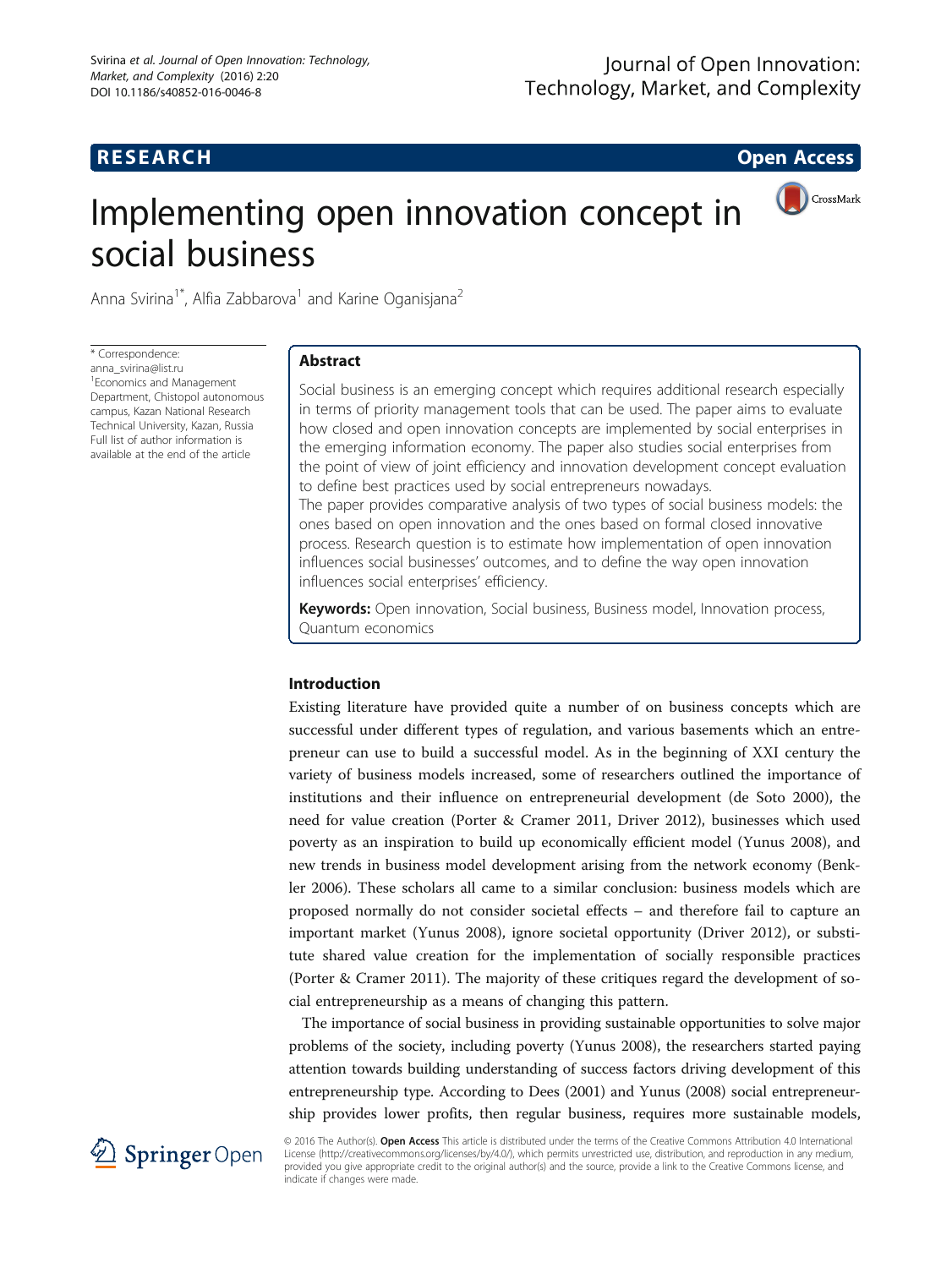leads to longer payback periods but at the same time has much more sustainable results and loyal customers. Still, restrictions that exist for social entrepreneurs call for more efficient business solutions, especially for competitive advantage development, which in turn requires evaluation of possibilities to use more efficient resources. The need to cut costs lead to more attention towards implementation of cost-saving models spread in regular business, such as a concept of open innovation (Chesbrough [2003\)](#page-8-0); and this paper focuses on evaluation of the open innovation model as a tool to increase efficiency of social business.

The research question of this paper is to define how the use of open and closed innovation models affects development of social enterprise.

#### Literature overview

Dacin et al. ([2010](#page-8-0)) indicated, that there are a number of approaches to define social entrepreneurship, starting from Waddock and Post ([1991](#page-9-0)), Leadbeater ([1997](#page-8-0)), Thomson et al. [\(2000\)](#page-9-0), Dees [\(2001\)](#page-8-0) to the present day. At the same time a number of studies had indicated that these definitions create more confusion than understanding (Masetti [2008](#page-8-0); Dacin et al. [2010](#page-8-0)): scholars and practitioners have a very different view towards the contents and thus business models of social business (Austin et al. [2006,](#page-8-0) Hockerts [2006](#page-8-0); Roberts & Woods [2005;](#page-8-0) Yunus [2008](#page-9-0); Santos [2012](#page-8-0), Zahra et al. [2009;](#page-9-0) Grameen Creative Lab [2014,](#page-8-0) Schwab Foundation [2016](#page-9-0) and Skoll Foundation [2016\)](#page-9-0) at the same time stating no important differences between social and conventional entrepreneurship. The primary characteristics of social entrepreneurship as outlined by the scholars and practitioners are the following:

- (1)its main goal is to drive important societal change (social mission);
- (2)it implies exercising business processes and discipline, innovation, and determination in seeking business solutions to social problems;
- (3)it entails the pursuit of economic efficiency;
- (4)it is motivated by strong ethics;
- (5)it involves the creation of value beyond resources currently under the entrepreneur's control.

However, all of these characteristics hold for any "conventional" entrepreneur, as identified by Schumpeter ([1934](#page-9-0)), Kirzner [\(1978\)](#page-8-0), Timmons and Spinelli ([1990](#page-9-0)), Estrin et al. [\(2013\)](#page-8-0) and others. On the other hand, practitioners have outlines some interesting differences:

- (1)a social entrepreneur seeks to solve the problems created by institutions, which therefore cannot be solved by these same institutions (Ashoka [2014](#page-8-0));
- (2)the business's objective is to overcome poverty or another problem (such as education, health, technology access, and environment) that threatens individuals and society, not profit maximization (Grameen Creative Lab [2014](#page-8-0));
- (3)social entrepreneurs serve as society's change agents (Skoll Foundation [2016\)](#page-9-0).

These differences indicate the need social entrepreneurs have to create more sustainable models operating in sectors where (a) the profit rate is lower than in conventional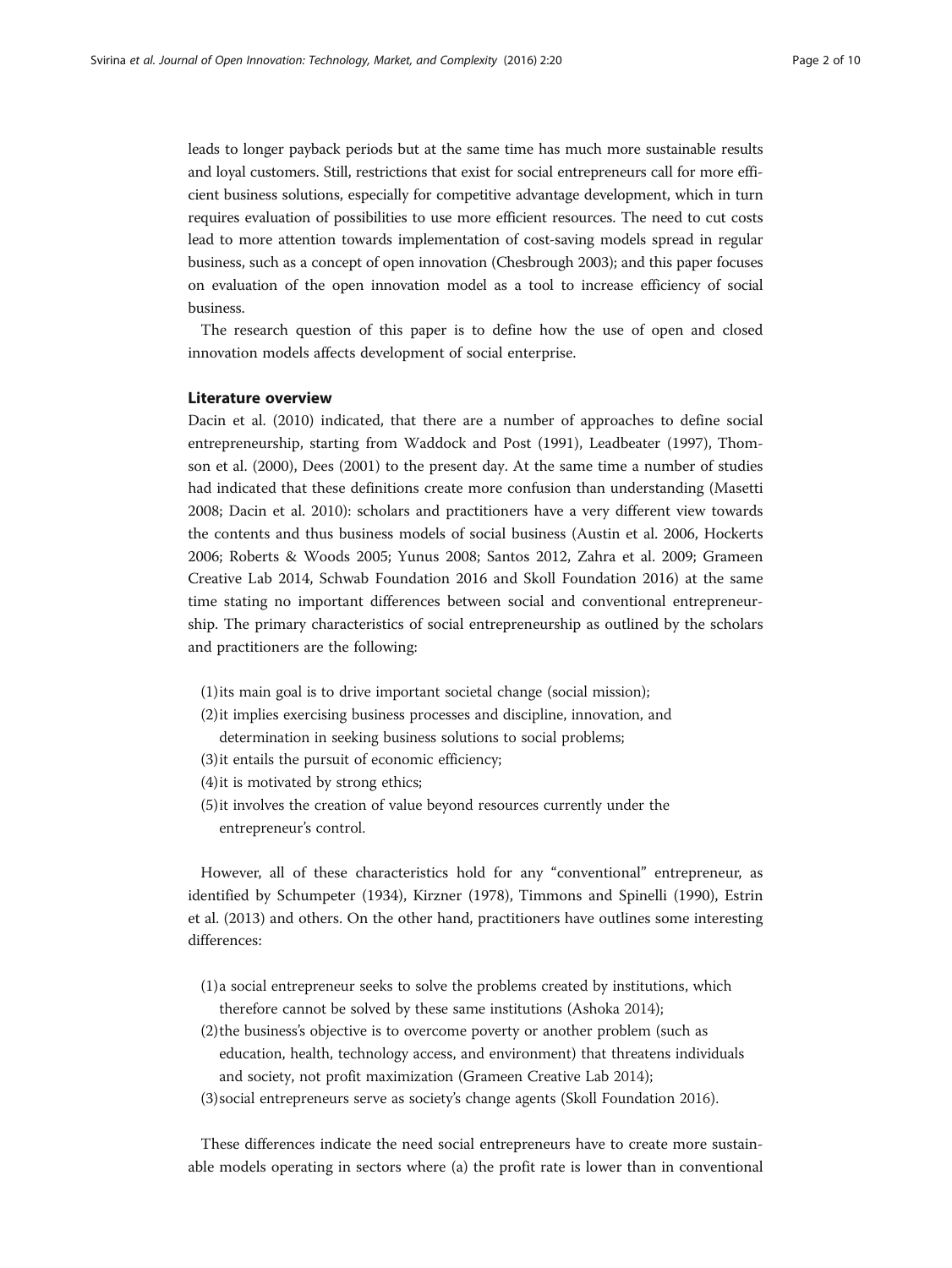entrepreneurship and (b) existing institutions actually fail to solve the problem. An analogue of this situation is evaluated by Chesbrough ([2003\)](#page-8-0) and led to creation of open innovation concept, as this one is more efficient than existing legal frameworks that protect intellectual property on the one hand, and allows to seek opportunities at lower margins. Intuitively, such concept should be efficient for social entrepreneurs.

Researchers dealing with open innovation have identified that "corporate OI goes through evolutionary stages in the market, blooming into various types and levels of emergence, or being influenced by strange triggers, under complex adaptive systems." (Yun et al. [2016\)](#page-9-0), which is in line with above mentioned suggestion that open innovation concept evolved through its efficiency, and creates higher adaptivity which is essential for development of social enterprise that operates at low profits. Moreover, Carillo [\(2015\)](#page-8-0) had indicated, that development of new economic culture in emerging network information economy, is impossible without open innovation – and as social business seems to be an important element of network economy, the same concept has to be implemented.

Open innovation does not only increase efficiency of research and development activities, but, as suggested by Kim et al. [\(2016\)](#page-8-0) and Yusr [\(2016\)](#page-9-0) leads to higher efficiency in triple helix relationships, which operate in the public goods field and present the closest analogue of social entrepreneurs solving the problems of contemporary society in sustainable and profitable way. Finally, researchers in open innovation outline, that CEO in public sectors tend to implement open innovation concept in their managerial approaches, hence suggesting the idea to use a similar approach in any field where societal effects are important.

Still, despite existing relationship between social entrepreneurship and open innovation management, the field remains underdeveloped, and lead to need in focusing on importance of open innovation in social business development.

### Methodology

For the purposes of this study we evaluate social enterprises which either use or do not use open innovation concept by using case study method to provide comparative analysis of innovation development and implementation practice in case open innovation and formal closed innovation process are used. The data is acquired from open sources including Ashoka, Grameen Lab, Skoll Foundation and web-sites of social innovation companies. This type of analysis aims to reveal the main differences in development paths of innovative social businesses.

Quantitative analysis is performed as well on the basis of cluster analysis to create typology of social businesses, including typology of social enterprises whose business model is based on open innovation concept. The data for this analysis was acquired as open source, coming from studies like Social business GEM report, Heritage foundation, Kaufmann foundation and others. Using this data we also perform regression analysis and graph analysis to see the patterns of social business development in case of use of open and closed innovation concepts. We evaluated sustainability of company performance as a dependent variable which relies on open innovation in social business.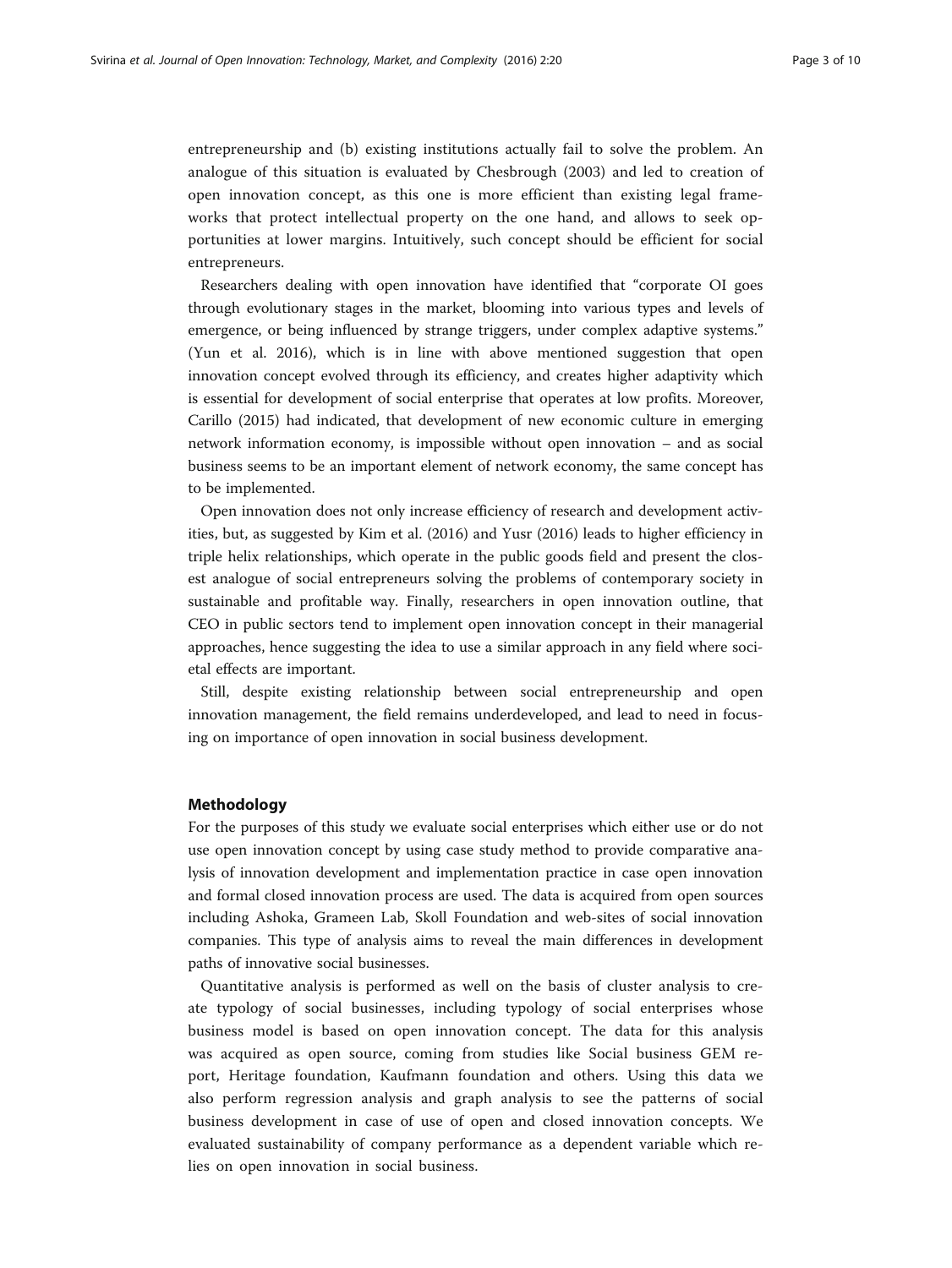#### Findings

The role of institutions (including innovation regulation) had been discussed by scholars (Dacin et al. [2010](#page-8-0); Estrin et al. [2013](#page-8-0), Mair & Marti [2006,](#page-8-0) Sud et al. [2009\)](#page-9-0), who agree on the importance of the institutional setting for the development of social entrepreneurship – from indicating that social business models must operate in the institutional settings for which they were created (Dacin et al. [2010\)](#page-8-0) to questioning the ability of social entrepreneurs to "provide comprehensive answers to the most pressing social ills" (Sud et al. [2009\)](#page-9-0). We agree with Sud et al. ([2009](#page-9-0)) and regard social business as just one approach to social and economic development (as outlined in the definition above), based on opportunities that were overlooked by conventional entrepreneurs (Yunus [2008](#page-9-0)). We also base our understanding on the findings of Dacin et al. ([2010](#page-8-0)), who noted that "social entrepreneurship is more likely to occur where there are significant socioeconomic, cultural and environmental problems". Empirical research offers a similar perspective: "social entrepreneurship in some developing countries is likely to be shaped by the political context and the heritage of weak governments" (Terjesen et al. [2009](#page-9-0)). In these contexts, social market failure creates an opportunity for a social entrepreneur (Austin et al. [2006](#page-8-0)) and thus allows for the creation of new social value (Urbano et al. [2010](#page-9-0)). Nevertheless, these arguments, despite appearing perfectly logical, are not supported by certain empirical analyses. Stephan et al. [\(2014\)](#page-9-0) reported that the development of revenue-generating social business is only strongly associated with government activism and the rule of law, and these two features are rarely observed in economies with weak institutions.

A number of authors suggested that institutional environment is one of the major factors which define the level of social entrepreneurial activity, providing detail on reasoning behind this influence. These details include effectiveness of government actions and the quality of infrastructure (Partzsh & Ziegler [2011](#page-8-0)), cultural preferences (Montgomery et al. [2012\)](#page-8-0), poverty level (Yunus [2008\)](#page-9-0), and other features which differ for different countries (Peattie and Morley [2008\)](#page-8-0).

To resolve this contradiction, we suggest the following approach to define how institutions influence organizations with social missions: (1) the form of these organizations is influenced by the type of institutions that prevail in the context in which a social entrepreneur perceives an opportunity – and these institutions can be either formal or informal – and (2) the type of organization is defined by the average level of regulatory control and rule of law (relative to those of other countries) that exist in a country (in the case of highly polarized countries, the regional level should also be considered as a moderator). The matrix mapping social business onto these two axes can be found in Fig. [1](#page-4-0).

As it is seen from the Figure, social entrepreneurs tend to evolve in the areas with lower regulation and control performed by the government. In case of innovation implementation this means such business owners would try to avoid formal intellectual property regulation and develop their businesses on the basis of open concepts. As the case study indicates, such approach is used by a number of social businesses (see Table [1](#page-4-0)).

As indicated in a table, a number of social enterprises are using open innovation concept, as defined by Chesbrough & Vanhaverbeke ([2006](#page-8-0)), when some technologies or approaches are developed within community and spread over thus enhancing feedback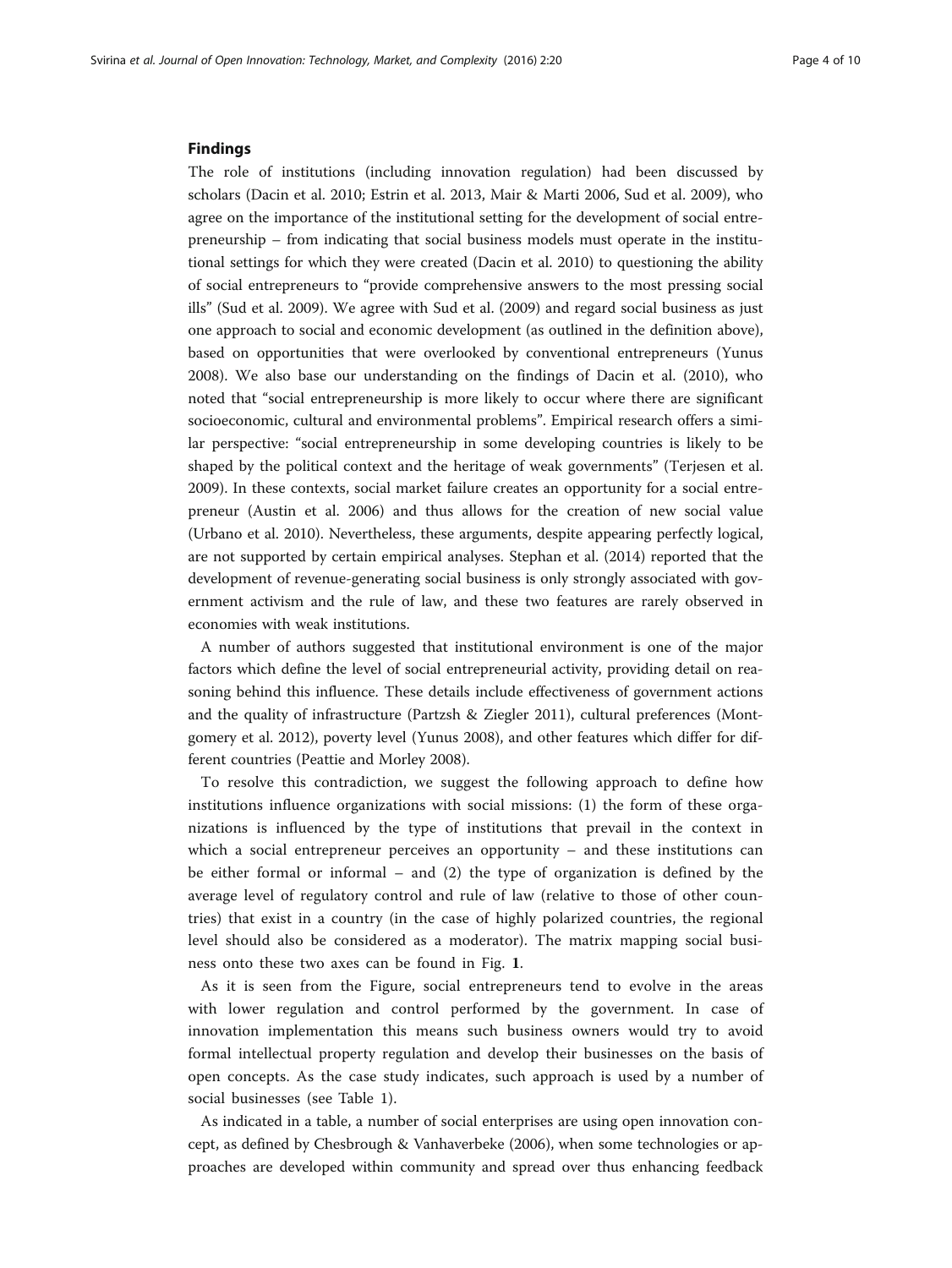<span id="page-4-0"></span>

and evaluation of technology. For instance, Grameen Danone social business used Danone's innovative yogurt production technology (which was developed in accordance with special requirements of Bangladesh market), and Grameen's innovative distribution chain (which was developed under Grameen bank) – thus, both companies in their social business partnership were using each other's external innovation ideas and developments. The same innovation sharing can be found in Genesys Works (Genesys Works, [2015](#page-8-0)), who uses external intensive educational programs to ensure high quality education in their projects, while their external partners are using Genesys Works' innovative method for seeking talent in underestimated geographical areas. The same is true for both Essay Gifts and Farmers school – these social enterprises unite a number of small enterprises (Essay Gifts [2016\)](#page-8-0) and are eager to distribute innovation between them in case the same challenges come around. For example, Farmers school launches a number of small farms after education, and these farmers come to share their innovative experience to school, so they are later used by new spin-off farms (Shkola fermerov [2016](#page-9-0)).

| Number | Social<br>business       | Country of<br>origin  | Open innovation model use                                                                                                                                                                                                          |
|--------|--------------------------|-----------------------|------------------------------------------------------------------------------------------------------------------------------------------------------------------------------------------------------------------------------------|
|        | Genesys<br><b>Works</b>  | <b>USA</b>            | The company finds prospective engineers among underprivileged<br>schoolchildren and educates them by using IT companies' facilities and<br>educators                                                                               |
|        | Grameen<br>Danone        | Bangladesh,<br>France | The company uses Danone developed yogurt recipe to provide poor<br>children in Bangladesh with healthy food. The recipe is developed in<br>collaboration of Danone and Grameen group                                               |
|        | Essay Gifts              | South Africa          | Essay Gifts collaborates with a number of grassroots enterprises in South<br>Africa, and spreads knowledge and existing technologies among them if<br>they are producing same or similar products                                  |
| 4      | <b>Farmers</b><br>school | Russia                | The company involves farmers and spreads the technologies they<br>develop to teenagers coming out of prison, provides them with a<br>platform to start their own farming business and then involves them in<br>education of others |

| <b>Table 1</b> Cases in open innovation implemented by social business |
|------------------------------------------------------------------------|
|------------------------------------------------------------------------|

Source: own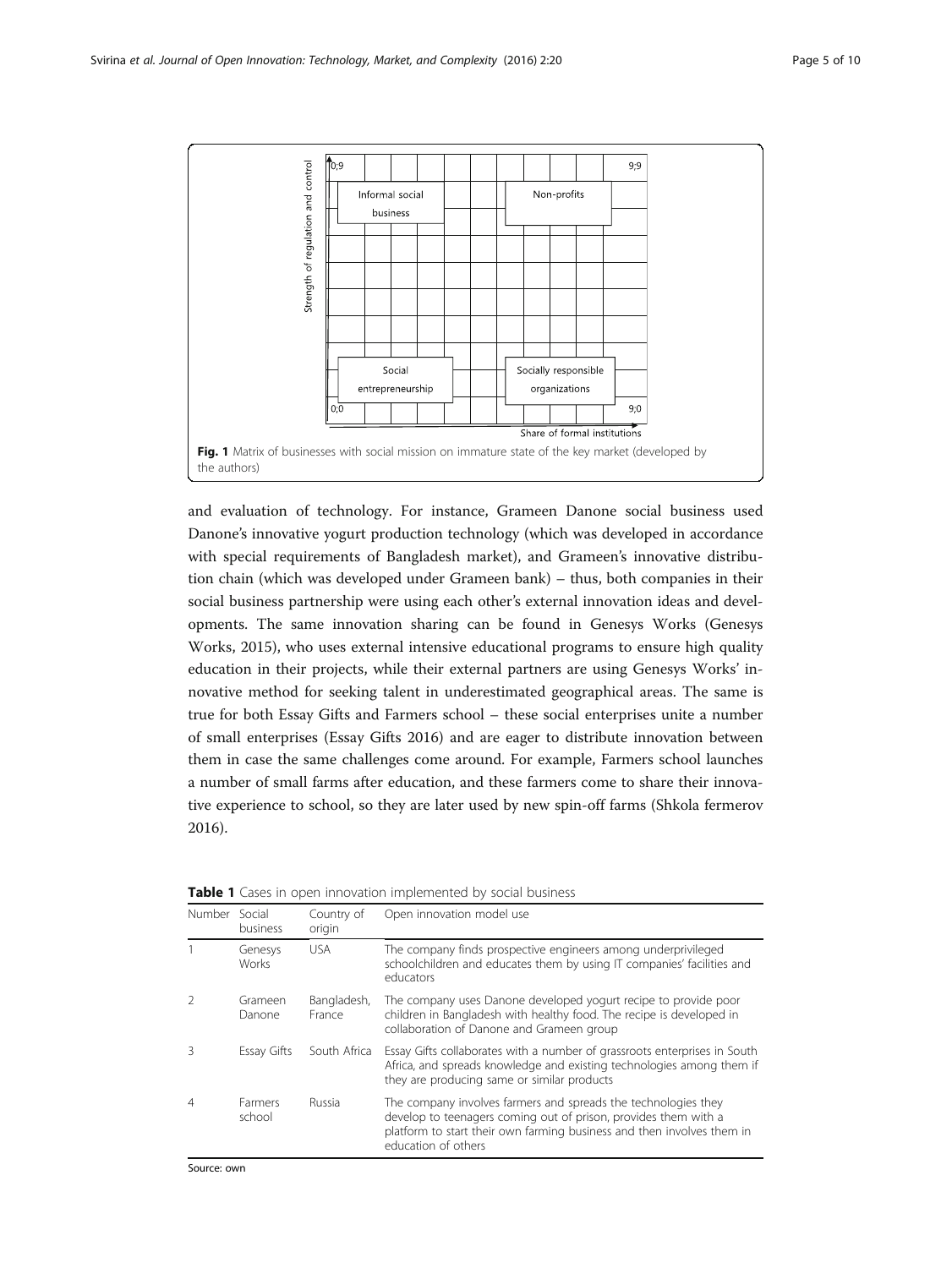We have also find a number of cases where the social businesses relied solely on their own developments (for example, Alternative Energies in South Africa or Bumper in Russia), but their development rate was a lot lower than the rate of social enterprises which used open innovation.

On the basis of qualitative comparative case study analysis (cases were selected crossnationally) we outline, that social businesses, like conventional ones, also use one of the two approaches towards innovation development – either open or formal closed one. The difference of social business model is that social entrepreneurs use open innovation concept much more frequently than conventional entrepreneurs, thus building flat-structured sustainable business models.

Case study have also indicated, that business models used by social business, are in majority of situations based on some sort of grass root innovation, developed within the concept of open innovation (though not necessarily along the formal line for social innovation). On the opposite, only a few cases where social enterprises business models were based on formal closed innovation development process. Besides, there were a number of cases, including Grameen Danone case, when closed innovation was used on the first step of social business development, then proceeded to the stage of open innovation when technology was shared between the initiator company and its partner companies to create better social value with higher level of economic efficiency.

Similar findings were achieved by cluster analysis which was performed on country level. Our target independent variable was rate of nascent social entrepreneurial activity (as measured by GEM), while a few variables which are considered related to social entrepreneurship development level were tested for the same countries. The results of cluster analysis can be seen in Table 2.

The cluster analysis was followed by regression analysis with share of open innovation products used as independent variable. The models with the highest significance can be seen on Fig. [2](#page-6-0) (R squared for linear model is .426, for cubic model - .458).

The Fig. [2](#page-6-0) indicates that open innovation is related to social entrepreneurs activity, and the relationship is relatively strong. This fact allowed us to form a matrix mapping social entrepreneurs on efficiency/innovation types matrix (analogue of the one present on Fig. [1](#page-4-0)), which can be seen on Fig. [3.](#page-6-0)

As it is shown in the Fig. [3](#page-6-0), the majority of highly efficient enterprises that rely on open innovation are social enterprises, or enterprises with a very high level of corporate

|                                                                       | CLuster |       |       |       |
|-----------------------------------------------------------------------|---------|-------|-------|-------|
|                                                                       |         |       | 3     | 4     |
| Social entrepreneurship activity rate                                 | 2.97    | 1,65  | 5,11  | 4,54  |
| Share of rural population                                             |         | 27.71 | 14.60 | 24,00 |
| Share of shadow economy                                               |         | 23.31 | 14.80 | 59,50 |
| Failed state index                                                    |         | 73.97 | 35,34 | 83,15 |
| Share of open-innovation based products produced by social businesses | 26,93   | 28.39 | 75.74 | 66,70 |

#### Table 2 Final centers of clusters

As it can be seen from the analysis, higher share of open innovation based products indicates higher level of social entrepreneurs' activity (clusters 3 and 4, which include Finland, US, Peru, Argentina and a few others). At the same time other indicators are opposite in these two clusters: for cluster 4 failed state index is rather high, while for cluster 3 it is the lowest; same different results appear to be in case of rural population (some researchers consider higher share of rural population to be driving social business) or failed state and shadow economy (these factors were also seen as indicators of underdeveloped institutions which are related to incentives of social enterprise creation)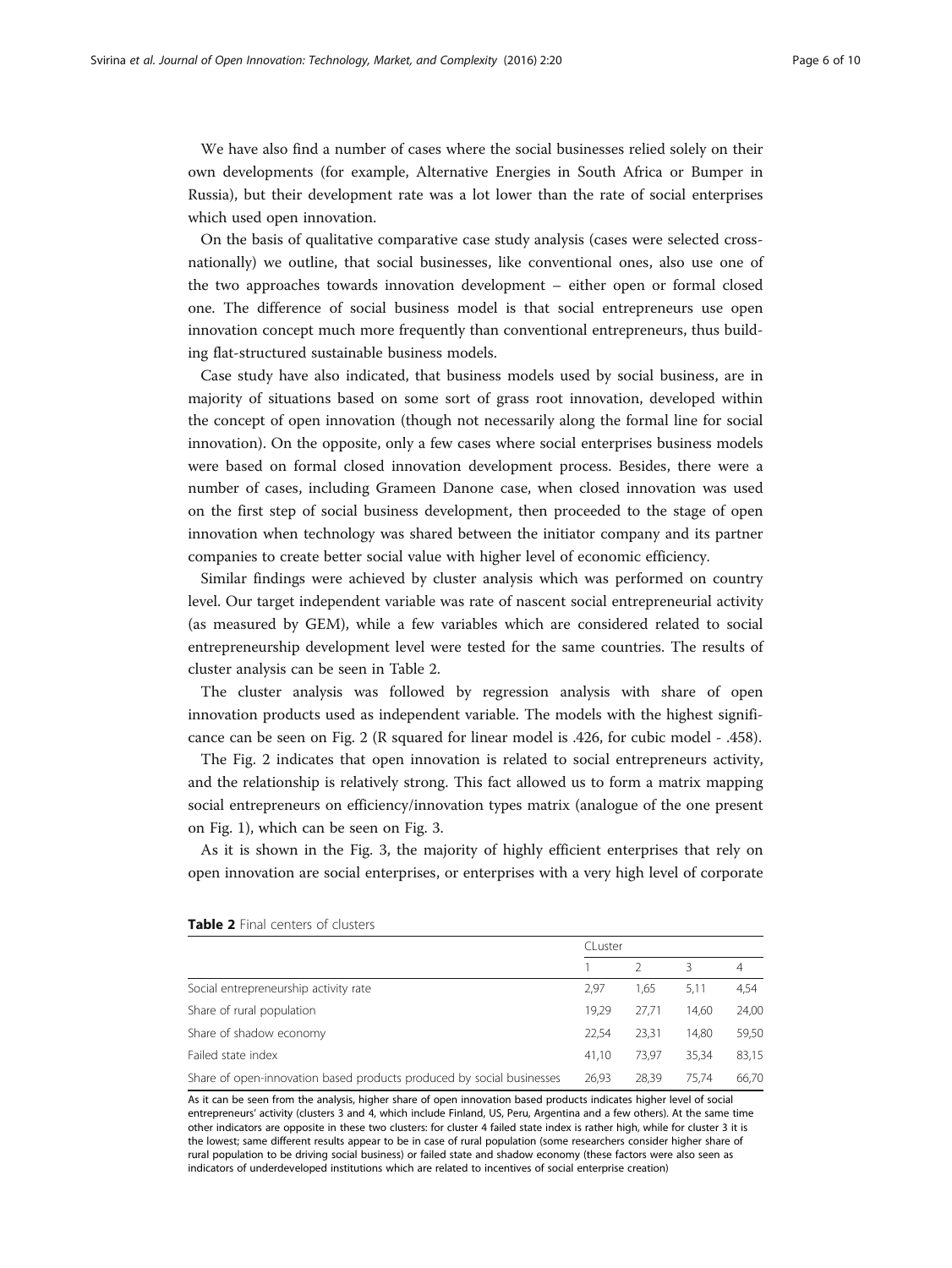<span id="page-6-0"></span>

social responsibility (0;9 on the matrix). On the opposite, conventional enterprises are highly efficient, but tend to use closed innovation in the majority of cases (marked 9;9 on the matrix at the extreme).

Open innovation basement is also used by non-profits, but these companies demonstrate lower level of efficiency, than both conventional and social entrepreneurs (mapped 0;0 in the matrix). Finally, public sector enterprises are less efficient than

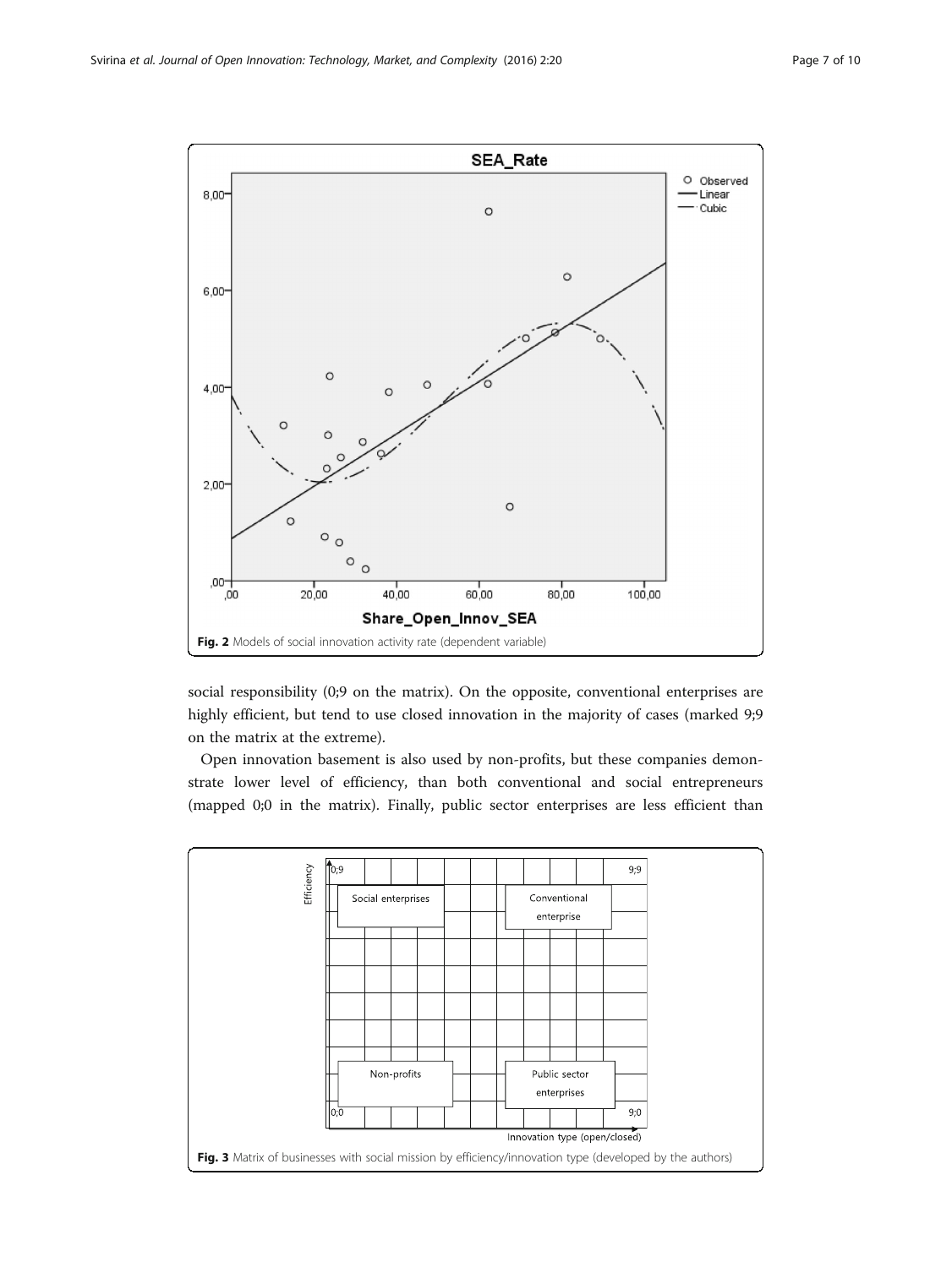conventional ones, and they also tend to rely on their own developments rather than implement open innovation concept (9;0 on the matrix).

These mapping was suggested by the analyzed case studies, which have not shown any low-efficient businesses with social outcome in case the concept of open innovation was implemented (the above described cases of Genesys Works or Grameen Danone can be used as an example). On the opposite, companies relying on closed innovation had much less interest in social outcomes and could be considered conventional ones.

Thus, we have mapped social businesses on efficiency/innovation type matrix (an analogue of Blake-Mouton matrix), where these businesses are indicated as either low or high efficient and using open innovation or closed innovation concept. Case studies are mapped on the matrix, and the majority of social enterprises which work for over five years appear to be of high efficiency and use open innovation.

### Research limitations/ implications

The main limitations of the study include relatively small sample used for case study. Second, though the sample is cross-cultural, business practices from the regions which have strong tradition on social entrepreneurship (for example, African countries besides South Africa) are underrepresented in the GEM sample and our case study data due to limited access to the data on these companies. Third, the limitations of the study are driven from the use of case method, which might lead to some distortion of theoretical findings.

The main implications of the study include the following. First, it is outlined that efficient social business normally use open innovation concept for innovation development (in many cases in a form of grass root innovation). Hence it is important for a new social business to try to follow this path in innovation development process. This finding supports the theoretical input of open innovation theory by Chesbrough & Vanhaverbeke ([2006](#page-8-0)) by proving positive outcomes of open innovation in a different setting – the case of social enterprises. Thus our research indicates that open innovation theory can possibly be implemented in public and non-profit sector, which would allow achieving higher efficiency in these areas, where enterprises' sustainability is significant to achieve long-term goals.

Second, the tools for evaluation social enterprises perspectives accordingly to used innovation development process are suggested, and their use is justified, which lead to better prognosis of social entrepreneurship development. Thus, it was shown that the highest entrepreneurial activity ratio in social business is achieved when the share of open innovation is between 60 and 85 %, which means closed innovation mechanisms are also driving efficiency in the area; however, open innovation concepts are to be prevailing (corresponding matrix on efficiency/ innovation types scales, which is a theoretical implementation of this finding, is present on Fig. [3\)](#page-6-0). A practical outcome of this finding is that in case social enterprises receive any type of governmental or other support, the funders are to ensure implementation of open innovation concept in the social enterprise that should lead to higher efficiency and to shorter payback periods, accordingly.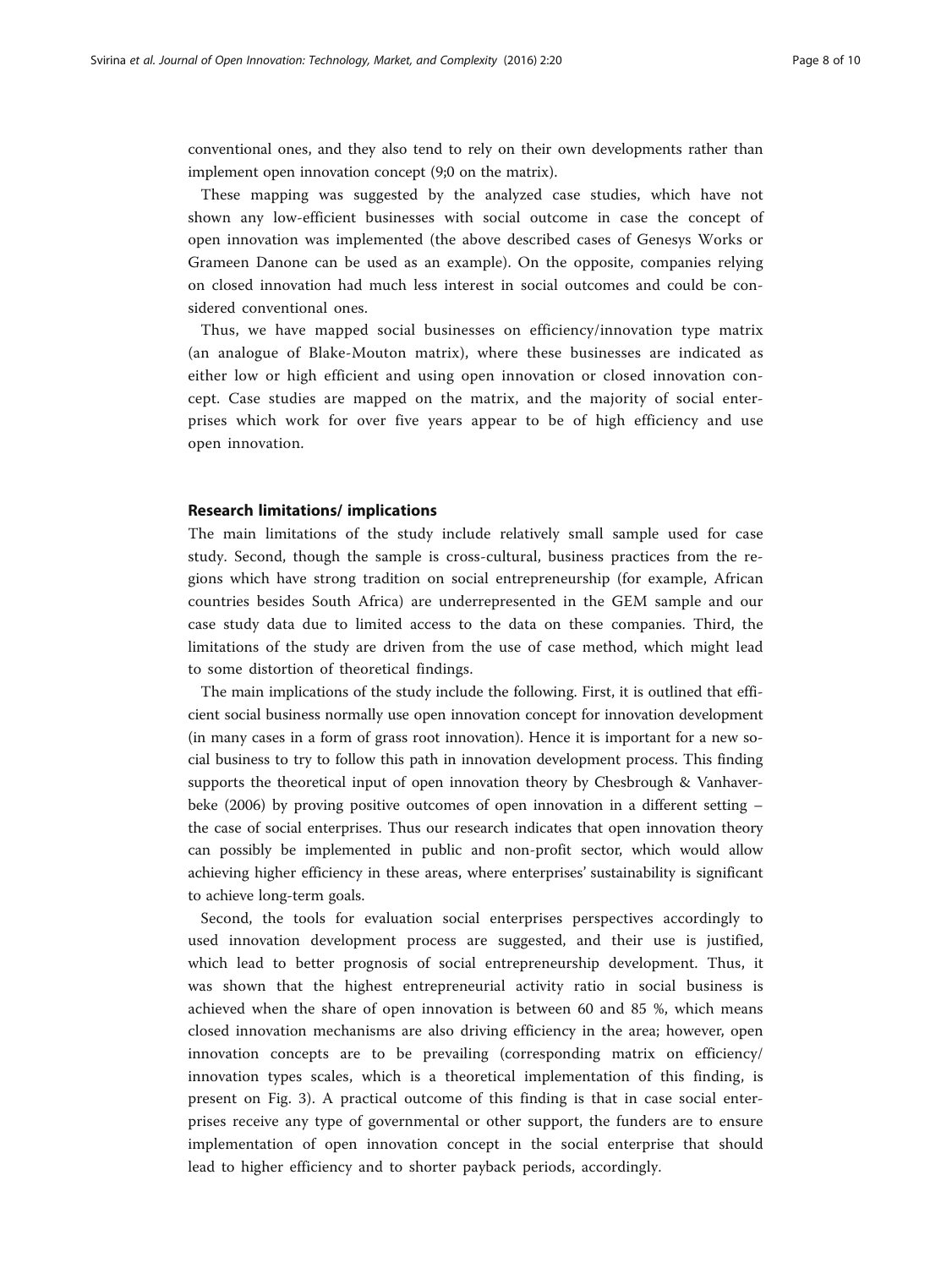#### <span id="page-8-0"></span>Acknowledgements

This research was conducted in the framework of the project 5.2.7 of National Research Program EKOSOC-LV. The publishing of this paper was supported by SOItmC and the DGIST R&D Program of the Ministry of Science, ICT and Future Planning (16-IT) of Korea.

#### Availability of data and materials

The dataset used for this study might be requested from the authors due to university policy.

#### Authors' contribution

AA developed the theoretical framework of the study. KO had studied cases presented in the manuscript. AZ had done statistical analysis. All authors read and approved the final manuscript.

#### Competing interests

The authors declare that they have no competing interests.

#### Author details

<sup>1</sup> Economics and Management Department, Chistopol autonomous campus, Kazan National Research Technical University, Kazan, Russia. <sup>2</sup>Faculty of Engineering Economics, Riga Technical University, Riga, Latvian.

#### Received: 12 July 2016 Accepted: 29 September 2016 Published online: 12 October 2016

#### References

Ashoka. (2014). The Story of Ashoka. Retrieved on December 29th, 2014.<http://www.youtube.com/watch?v=RfiY9rRsWqE>. Austin, J., Stevenson, H., & Wei-Skillern, J. (2006). Social and commercial entrepreneurship: same, different or both?

- Entrepreneurship Theory and Practice, 30(1), 1–22.
- Benkler, Y. (2006). The Wealth of Networks: How Social Production Transforms Markets and Freedom. New Haven: Yale University Press.
- Carillo, F. H. (2015). Knowledge-based development as a new economic culture. Journal of Open Innovation: Technology, Market, and Complexity, 2015, 1.
- Chesbrough, H. 2003. Open Innovation: The New Imperative for Creating and Profiting from Technology. Harvard Business Press.
- Chesbrough, H., & Vanhaverbeke, W. (2006) Open Innovation: Researching a New Paradigm. Oxford: Oxford University Press. pp. 1–14.
- Dacin, P., Dacin, T., & Matear, M. (2010). Social Entrepreneurship: Why We Don't Need a New Theory and How We Move Forward From Here. Academy of Management Perspectives, 24(3), 37–57.
- de Soto, H. (2000). The Mystery of Capital: Why Capitalism Triumphs In the West and Fails Everywhere Else. New York: Basic Books.
- Dees, J. (2001). The Meaning of Social Entrepreneurship. Original draft 1998, revised 2001. Retrieved December 28<sup>th</sup>, 2014. [https://entrepreneurship.duke.edu/news-item/the-meaning-of-socialentrepreneurship/.](https://entrepreneurship.duke.edu/news-item/the-meaning-of-socialentrepreneurship/)
- Driver, M. (2012). An Interview with Michael Porter: Social Entrepreneurship and the Transformation of Capitalism. Academy of Management Learning and Education, 1(3), 421–431.
- Essay Gifts. (2016). Stories. Retrieved June 16<sup>th</sup>, 2016.<http://www.essaygifts.co.za/story.php>.
- Estrin, S., Mickiewicz, T., & Stephan, U. (2013). Entrepreneurship, social capital, and institutions: Social and commercial entrepreneurship across nations. Entrepreneurship Theory and Practice, 37(3), 479–504.
- Genesys Works. (2015). Our concept. Retrieved December 27th, 2015 [http://www.techrepublic.com/article/genesys](http://www.techrepublic.com/article/genesys-works-provides-economicallychallenged-students-with-opportunities-in-it/)[works-provides-economicallychallenged-students-with-opportunities-in-it/](http://www.techrepublic.com/article/genesys-works-provides-economicallychallenged-students-with-opportunities-in-it/).
- Grameen Creative Lab (2014). Retrieved on December 16<sup>th</sup>. [http://www.grameencreativelab.com/a-concept-to](http://www.grameencreativelab.com/a-concept-to-eradicate-poverty/7-principles.html)[eradicate-poverty/7-principles.html.](http://www.grameencreativelab.com/a-concept-to-eradicate-poverty/7-principles.html)
- Hockerts, K. (2006). Entrepreneurial Opportunity in Social Purpose Business Ventures. London: Palgrave Macmillan.
- Kim S., Kim E., Suh Y., Zheng Z. (2016). The effect of service innovation on R&D activities and government support systems: the moderating role of government support systems in Korea. Journal of Open Innovation: Technology, Market, and Complexity
- Kirzner I. (1978). Competition and Entrepreneurship. Chicago: University of Chicago Press.
- Leadbeater, C. (1997). The Rise of Social Entrepreneurship. London: Demos. Retrieved December 30<sup>th</sup>, 2014. [http://www.](http://www.demos.co.uk/files/theriseofthesocialentrepreneur.pdf) [demos.co.uk/files/theriseofthesocialentrepreneur.pdf](http://www.demos.co.uk/files/theriseofthesocialentrepreneur.pdf).
- Mair, J., & Marti, I. (2006). Social Entrepreneurship Research: A Source of Explanation, Prediction and Delight. Journal of World Business, 41(1), 36–44.
- Masetti, B. (2008). The social entrepreneurship matrix as a "tipping point" for economic change. Emergence: Complexity and Organization. edition 1. doi:10.emerg/10.17357.a78a8a22a573f663377e98cc17f0a1d9.

Montgomer, A. Dacin, P. Dacin, M. T. 2012. Collective Social Entrepreneurship: Collaboratively Shaping Social Good. Journal of Business Ethics, 111, pp. 375–388.

- Partzsh, L., Ziegler, R. 2011. Social entrepreneurs as change agents: a case study on power and authority in the water sector. International environmental agreements: politics, law and economics, 11, pp. 63–83.
- Peattie, K. Morley, F. 2008. Eight paradoxes of the social enterprise research agenda, Social Enterprise Journal, Vol. 4 Iss: 2, pp. 91–107.
- Porter, M., & Cramer, M. (2011). Creating Shared Value. Harvard Business Review, January, 2011. Retrieved December 15<sup>th</sup>, 2014. [https://hbr.org/2011/01/the-big-idea-creating-shared-value.](https://hbr.org/2011/01/the-big-idea-creating-shared-value)
- Roberts, D., Woods, C. 2005. Changing the World on a Shoestring: The Concept of Social Entrepreneurship. University of Auckland Business Review (Autumn), pp. 45–51.
- Santos, F.M. (2012). A Positive Theory of Social Entrepreneurship. Journal of Business Ethics, 111(3), 335–351.